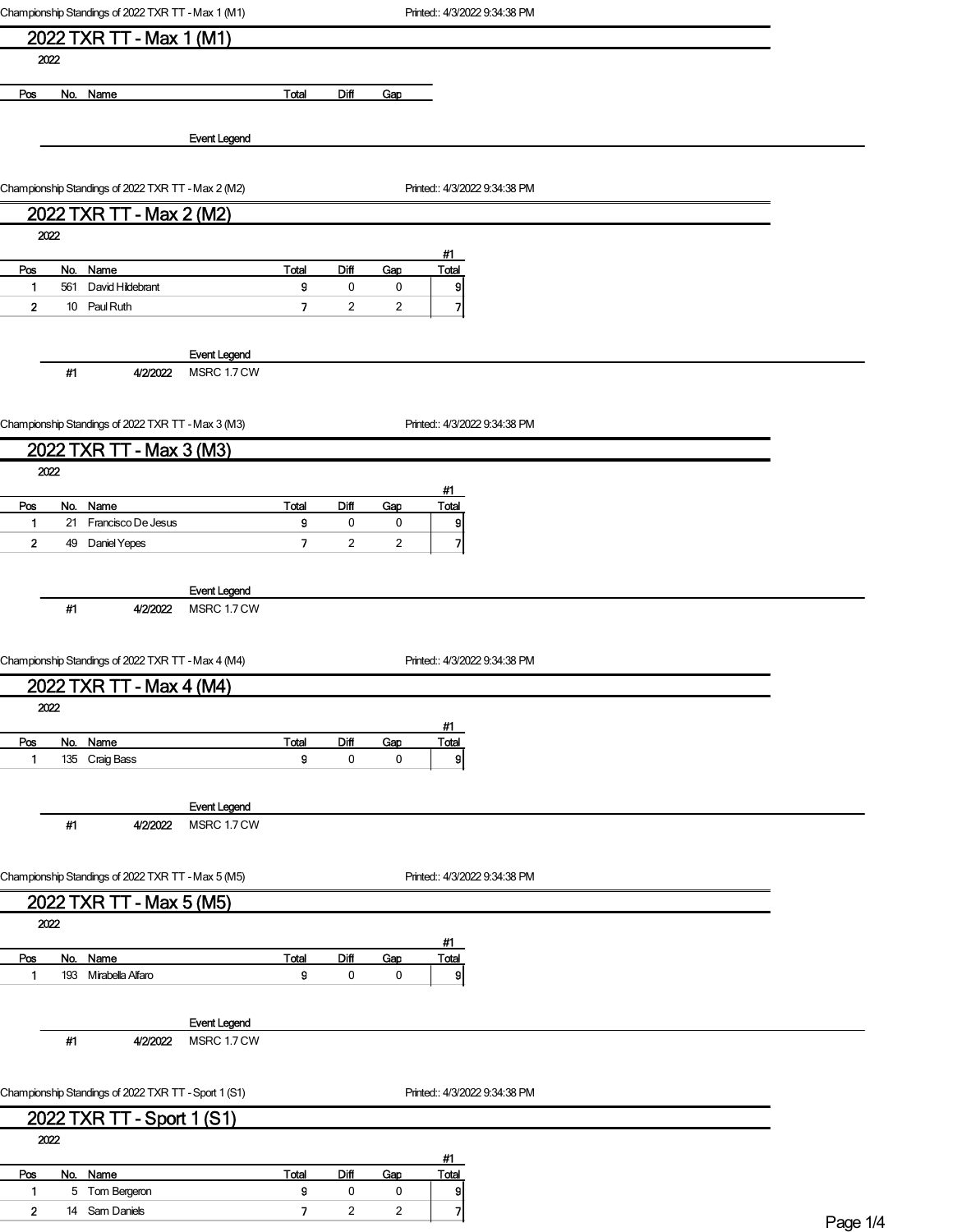| 3                       |       | 7 MARK GRISSOM                                       |                     | 6                        | 3                        | $\mathbf{1}$       | 6                             |  |  |  |
|-------------------------|-------|------------------------------------------------------|---------------------|--------------------------|--------------------------|--------------------|-------------------------------|--|--|--|
| 4                       |       | 6 Scott Lason                                        |                     | 5                        | $\overline{4}$           | $\mathbf{1}$       | 5                             |  |  |  |
|                         |       |                                                      |                     |                          |                          |                    |                               |  |  |  |
|                         |       |                                                      |                     |                          |                          |                    |                               |  |  |  |
|                         |       |                                                      | <b>Event Legend</b> |                          |                          |                    |                               |  |  |  |
|                         | #1    | 4/2/2022                                             | MSRC 1.7 CW         |                          |                          |                    |                               |  |  |  |
|                         |       |                                                      |                     |                          |                          |                    |                               |  |  |  |
|                         |       | Championship Standings of 2022 TXR TT - Sport 2 (S2) |                     |                          |                          |                    | Printed:: 4/3/2022 9:34:38 PM |  |  |  |
|                         |       |                                                      |                     |                          |                          |                    |                               |  |  |  |
|                         |       | 2022 TXR TT - Sport 2 (S2)                           |                     |                          |                          |                    |                               |  |  |  |
| 2022                    |       |                                                      |                     |                          |                          |                    |                               |  |  |  |
|                         |       |                                                      |                     | Total                    | Diff                     |                    | #1                            |  |  |  |
| Pos<br>1                |       | No. Name<br>772 Stanley Whitney                      |                     | 9                        | $\pmb{0}$                | Gap<br>0           | Total<br>9                    |  |  |  |
| $\mathbf 2$             |       | 98 Ryan Hamess                                       |                     | 7                        | $\overline{c}$           | $\overline{c}$     | 7                             |  |  |  |
| 3                       |       | 571 Brian Buchanan                                   |                     | 6                        | 3                        | 1                  | 6                             |  |  |  |
| 4                       |       | 11 KJ Christopher                                    |                     | 5                        | $\overline{4}$           | 1                  | 5                             |  |  |  |
|                         |       |                                                      |                     |                          |                          |                    |                               |  |  |  |
|                         |       |                                                      |                     |                          |                          |                    |                               |  |  |  |
|                         |       |                                                      | <b>Event Legend</b> |                          |                          |                    |                               |  |  |  |
|                         | #1    | 4/2/2022                                             | MSRC 1.7 CW         |                          |                          |                    |                               |  |  |  |
|                         |       |                                                      |                     |                          |                          |                    |                               |  |  |  |
|                         |       | Championship Standings of 2022 TXR TT - Sport 3 (S3) |                     |                          |                          |                    | Printed:: 4/3/2022 9:34:38 PM |  |  |  |
|                         |       | 2022 TXR TT - Sport 3 (S3)                           |                     |                          |                          |                    |                               |  |  |  |
|                         |       |                                                      |                     |                          |                          |                    |                               |  |  |  |
| 2022                    |       |                                                      |                     |                          |                          |                    | #1                            |  |  |  |
| Pos                     |       | No. Name                                             |                     | <b>Total</b>             | Diff                     | Gap                | Total                         |  |  |  |
| 1                       |       | 71 Sam Graff                                         |                     | 9                        | 0                        | 0                  | 9                             |  |  |  |
| $\mathbf{2}$            |       | 08 Michael Emmons                                    |                     | $\overline{\phantom{a}}$ | $\overline{2}$           | $\overline{c}$     | $\overline{\mathbf{z}}$       |  |  |  |
|                         |       |                                                      |                     |                          |                          |                    |                               |  |  |  |
|                         |       |                                                      |                     |                          |                          |                    |                               |  |  |  |
|                         |       |                                                      | <b>Event Legend</b> |                          |                          |                    |                               |  |  |  |
|                         | $\#1$ | 4/2/2022                                             | MSRC 1.7 CW         |                          |                          |                    |                               |  |  |  |
|                         |       |                                                      |                     |                          |                          |                    |                               |  |  |  |
|                         |       | Championship Standings of 2022 TXR TT - Sport 4 (S4) |                     |                          |                          |                    | Printed:: 4/3/2022 9:34:38 PM |  |  |  |
|                         |       | 2022 TXR TT - Sport 4 (S4)                           |                     |                          |                          |                    |                               |  |  |  |
| 2022                    |       |                                                      |                     |                          |                          |                    |                               |  |  |  |
|                         |       |                                                      |                     |                          |                          |                    |                               |  |  |  |
| Pos                     |       | No. Name                                             |                     | Total                    | Diff                     | Gap                |                               |  |  |  |
|                         |       |                                                      |                     |                          |                          |                    |                               |  |  |  |
|                         |       |                                                      | <b>Event Legend</b> |                          |                          |                    |                               |  |  |  |
|                         |       |                                                      |                     |                          |                          |                    |                               |  |  |  |
|                         |       |                                                      |                     |                          |                          |                    |                               |  |  |  |
|                         |       | Championship Standings of 2022 TXR TT - Sport 5 (S5) |                     |                          |                          |                    | Printed:: 4/3/2022 9:34:38 PM |  |  |  |
|                         |       | 2022 TXR TT - Sport 5 (S5)                           |                     |                          |                          |                    |                               |  |  |  |
| 2022                    |       |                                                      |                     |                          |                          |                    |                               |  |  |  |
|                         |       |                                                      |                     |                          |                          |                    | #1                            |  |  |  |
| Pos                     |       | No. Name                                             |                     | Total                    | Diff                     | Gap                | <b>Total</b>                  |  |  |  |
| $\mathbf{1}$            |       | 28 Taylor Bumidge                                    |                     | 9                        | 0                        | 0                  | 9                             |  |  |  |
| $\overline{\mathbf{2}}$ |       | 88 Mick Harrison                                     |                     | $\overline{\phantom{a}}$ | $\sqrt{2}$               | $\overline{c}$     | $\overline{\phantom{a}}$      |  |  |  |
|                         |       |                                                      |                     |                          |                          |                    |                               |  |  |  |
|                         |       |                                                      | <b>Event Legend</b> |                          |                          |                    |                               |  |  |  |
|                         | $\#1$ | 4/2/2022                                             | MSRC 1.7 CW         |                          |                          |                    |                               |  |  |  |
|                         |       |                                                      |                     |                          |                          |                    |                               |  |  |  |
|                         |       | Championship Standings of 2022 TXR TT - Sport 6 (S6) |                     |                          |                          |                    | Printed:: 4/3/2022 9:34:38 PM |  |  |  |
|                         |       |                                                      |                     |                          |                          |                    |                               |  |  |  |
|                         |       | 2022 TXR TT - Sport 6 (S6)                           |                     |                          |                          |                    |                               |  |  |  |
| 2022                    |       |                                                      |                     |                          |                          |                    |                               |  |  |  |
|                         |       |                                                      |                     |                          |                          |                    | #1                            |  |  |  |
| Pos<br>1                |       | No. Name<br>3 Jimmy Chen                             |                     | Total<br>9               | <b>Diff</b><br>$\pmb{0}$ | Gap<br>$\mathbf 0$ | <b>Total</b><br>$\mathsf{g}$  |  |  |  |
|                         |       |                                                      |                     |                          |                          |                    |                               |  |  |  |

2 22 Nolan Eberl-Coe 7 2 2 7<br>3 86 Brian Brooks 6 3 1 6

3 86 Brian Brooks 6 3 1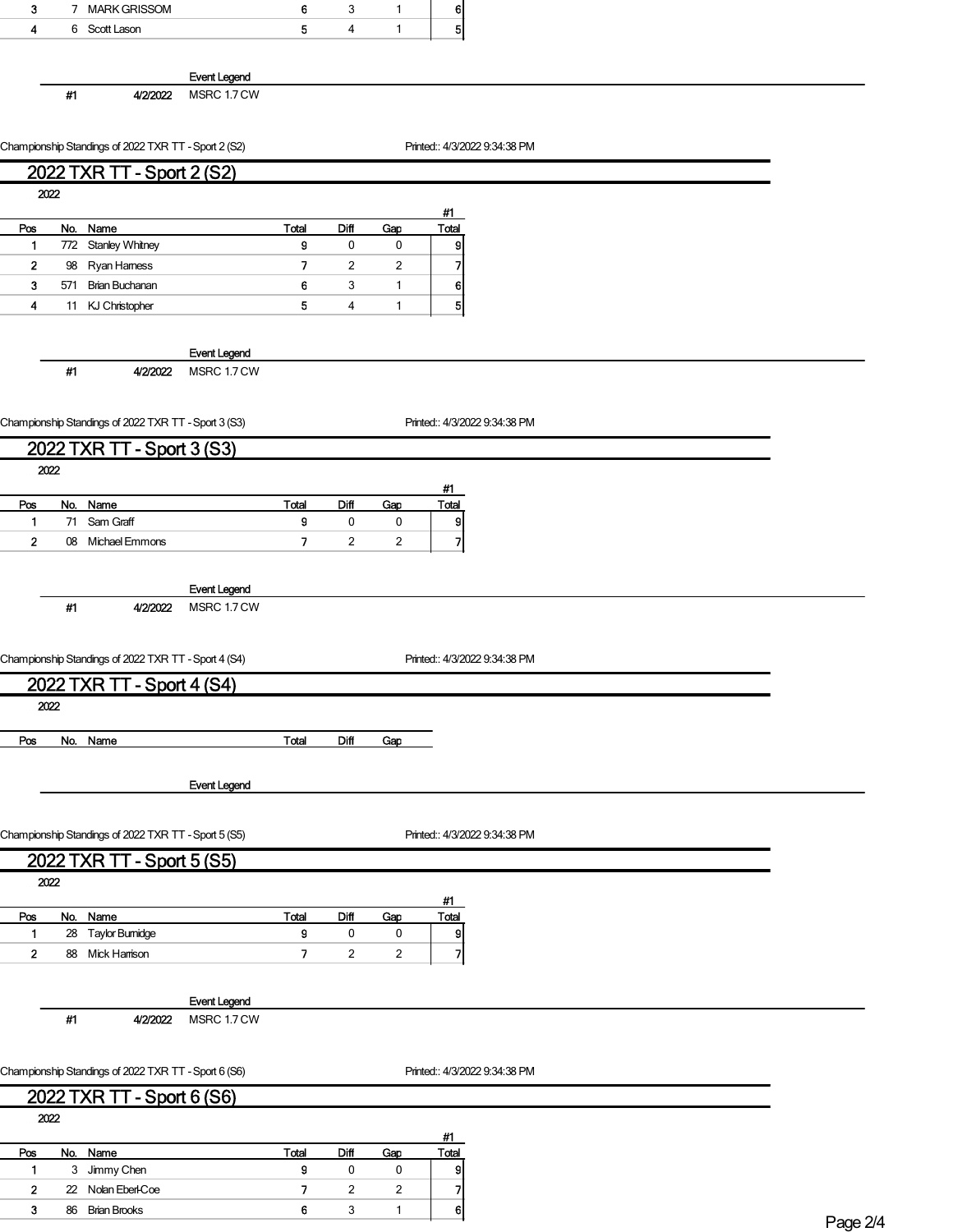|                | #1  | 4/2/2022                                             | <b>Event Legend</b><br>MSRC 1.7 CW |                          |                |                |                               |  |
|----------------|-----|------------------------------------------------------|------------------------------------|--------------------------|----------------|----------------|-------------------------------|--|
|                |     |                                                      |                                    |                          |                |                |                               |  |
|                |     |                                                      |                                    |                          |                |                | Printed:: 4/3/2022 9:34:38 PM |  |
|                |     | Championship Standings of 2022 TXR TT - Tuner 1 (T1) |                                    |                          |                |                |                               |  |
|                |     | 2022 TXR TT - Tuner 1 (T1)                           |                                    |                          |                |                |                               |  |
| 2022           |     |                                                      |                                    |                          |                |                | #1                            |  |
| Pos            |     | No. Name                                             |                                    | Total                    | Diff           | Gap            | Total                         |  |
| $\mathbf{1}$   |     | 99 Tom Hamess                                        |                                    | 9                        | $\pmb{0}$      | 0              | 9                             |  |
| $\mathbf{2}$   |     | 33 Glenn Markgraf                                    |                                    | $\overline{\phantom{a}}$ | $\overline{2}$ | $\overline{2}$ | 7                             |  |
|                |     |                                                      |                                    |                          |                |                |                               |  |
|                |     |                                                      | <b>Event Legend</b>                |                          |                |                |                               |  |
|                | #1  | 4/2/2022                                             | MSRC 1.7 CW                        |                          |                |                |                               |  |
|                |     |                                                      |                                    |                          |                |                |                               |  |
|                |     | Championship Standings of 2022 TXR TT - Tuner 2 (T2) |                                    |                          |                |                | Printed:: 4/3/2022 9:34:38 PM |  |
|                |     | 2022 TXR TT - Tuner 2 (T2)                           |                                    |                          |                |                |                               |  |
| 2022           |     |                                                      |                                    |                          |                |                |                               |  |
| Pos            |     | No. Name                                             |                                    | Total                    | Diff           | Gap            | #1<br>Total                   |  |
| 1              |     | 721 Wes Salas                                        |                                    | 9                        | $\pmb{0}$      | 0              | $\mathsf{g}$                  |  |
|                |     |                                                      |                                    |                          |                |                |                               |  |
|                |     |                                                      | <b>Event Legend</b>                |                          |                |                |                               |  |
|                | #1  | 4/2/2022                                             | MSRC 1.7 CW                        |                          |                |                |                               |  |
|                |     |                                                      |                                    |                          |                |                |                               |  |
|                |     | Championship Standings of 2022 TXR TT - Tuner 3 (T3) |                                    |                          |                |                | Printed:: 4/3/2022 9:34:38 PM |  |
|                |     |                                                      |                                    |                          |                |                |                               |  |
| 2022           |     | 2022 TXR TT - Tuner 3 (T3)                           |                                    |                          |                |                |                               |  |
|                |     |                                                      |                                    |                          |                |                | #1                            |  |
| Pos            |     | No. Name                                             |                                    | Total                    | Diff           | Gap            | <b>Total</b>                  |  |
| $\mathbf{1}$   |     | 208 Carey Ritchey                                    |                                    | 9                        | 0              | 0              | 9                             |  |
| $\overline{2}$ | 171 | Galen Smith                                          |                                    | 7                        | $\overline{2}$ | $\overline{2}$ | $\overline{\mathbf{z}}$       |  |
|                |     |                                                      |                                    |                          |                |                |                               |  |
|                | #1  | 4/2/2022                                             | <b>Event Legend</b><br>MSRC 1.7 CW |                          |                |                |                               |  |
|                |     |                                                      |                                    |                          |                |                |                               |  |
|                |     |                                                      |                                    |                          |                |                |                               |  |
|                |     | Championship Standings of 2022 TXR TT - Tuner 4 (T4) |                                    |                          |                |                | Printed:: 4/3/2022 9:34:38 PM |  |
|                |     | 2022 TXR TT - Tuner 4 (T4)                           |                                    |                          |                |                |                               |  |
| 2022           |     |                                                      |                                    |                          |                |                | #1                            |  |
| Pos            |     | No. Name                                             |                                    | Total                    | Diff           | Gap            | Total                         |  |
| 1              |     | 124 Geran Rose                                       |                                    | g                        | 0              | 0              | 9                             |  |
| $\mathbf{2}$   |     | 223 David Ginn                                       |                                    | $\overline{7}$           | $\overline{c}$ | $\overline{c}$ | $\overline{\mathbf{z}}$       |  |
| 3              |     | 8 David Powers                                       |                                    | 6                        | 3              | $\mathbf{1}$   | 6                             |  |
| 4              |     | 17 Miles Furlong                                     |                                    | 5                        | 4              | $\mathbf{1}$   | $5 \vert$                     |  |
|                |     |                                                      |                                    |                          |                |                |                               |  |
|                | #1  | 4/2/2022                                             | <b>Event Legend</b><br>MSRC 1.7 CW |                          |                |                |                               |  |
|                |     |                                                      |                                    |                          |                |                |                               |  |
|                |     |                                                      |                                    |                          |                |                |                               |  |
|                |     | Championship Standings of 2022 TXR TT - Tuner 5 (T5) |                                    |                          |                |                | Printed:: 4/3/2022 9:34:38 PM |  |
|                |     | 2022 TXR TT - Tuner 5 (T5)                           |                                    |                          |                |                |                               |  |
| 2022           |     |                                                      |                                    |                          |                |                |                               |  |
|                |     | No. Name                                             |                                    | <b>Total</b>             | Diff           |                | #1                            |  |
| Pos<br>1       |     | 1 E. L. F. (Buck) Entriken                           |                                    | 9                        | 0              | Gap<br>0       | <b>Total</b><br>$\vert$       |  |
|                |     |                                                      |                                    |                          |                |                |                               |  |

Event Legend Page 3/4